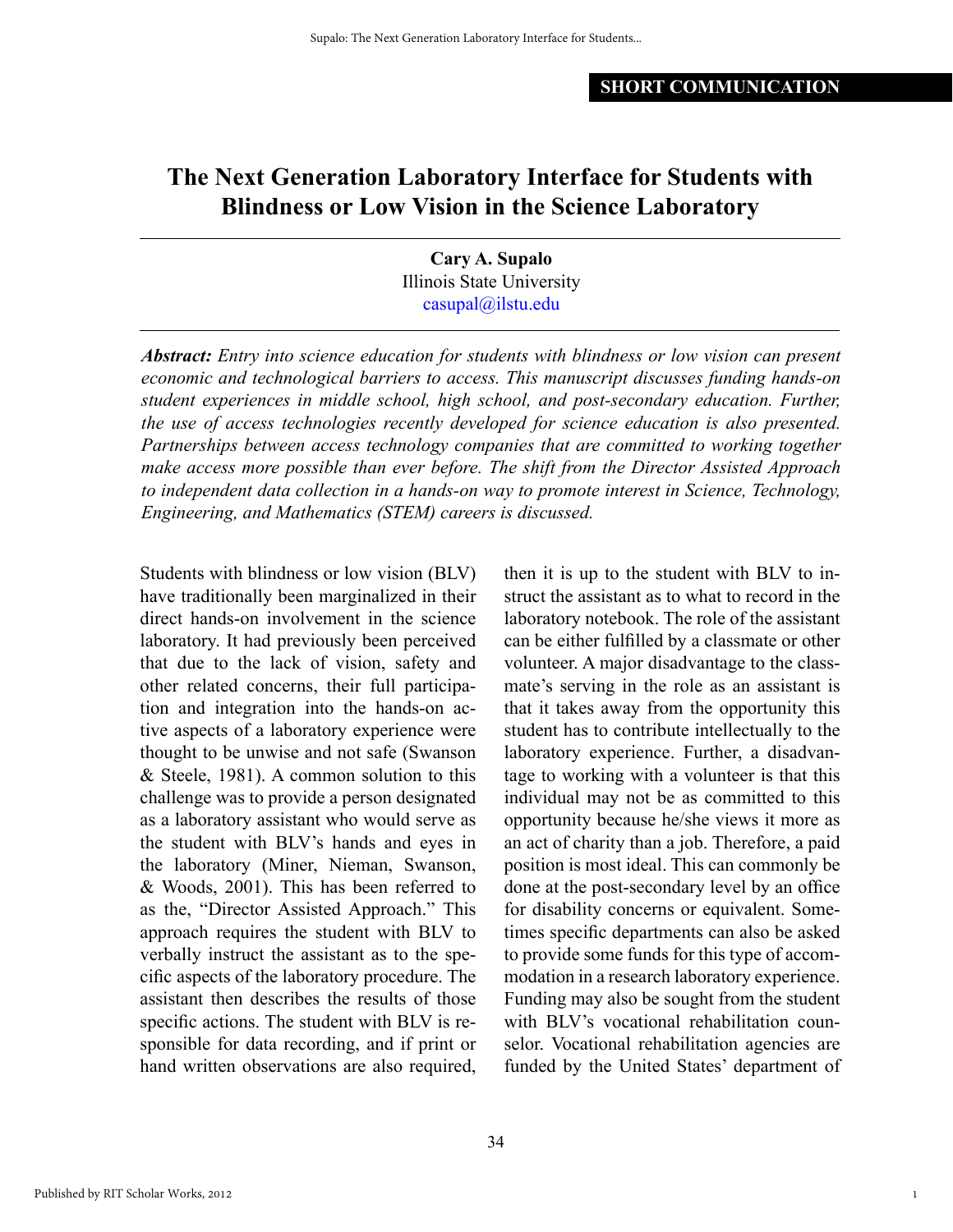Education under the Rehabilitation Services Administration (RSA) (Willoughby & Duffy, 1989). The premise for these funds is viewed as an investment in the student with a disability to become employable and thus would achieve a lifelong career in a field of their choice thus allowing them to contribute to the workforce and pay taxes. However, funding resources vary from institution to institution. Therefore, the creativity of the student with BLV and the faculty he/she is working with is important to a successful hands-on learning experience.

In the early 1980's, research led by William J. Skawinski at the New Jersey Institute of Technology developed a project known as, "Macrolab" (Cochin & Herman, 1981). This effort developed a series of talking laboratory probes such as pH, balance, and temperature sensors to be used in the science laboratory. Although these tools were innovative for the time, they were never mass produced due to high cost to replicate. Later, Lunney et al (1996) successfully interfaced a portable electronic note taker referred to as Braille 'N Speak distributed by Blazie Engineering in the early 1990s with common electronic laboratory equipment equipped with RS-232 ports & ASCII output capability. This interface, although far more cost effective, was difficult to replicate due to customization needed in pin configurations on connector cables between laboratory equipment and the Braille 'N Speak device. Later, Supalo et al obtained a National Science Foundation Research in Disabilities Education (RDE) grant to found the Independent Laboratory Access for the Blind (ILAB) project (Supalo, 2010; Supalo, 2007; Supalo, Mallouk, Amorosi, Lanouette, Wohlers, & McEnnis,

2009; Supalo, Mallouk, Amorosi, Rankel, Wohlers, Roth, & Greenberg, 2007).This initiative sought to develop a suite of talking and audible laboratory tools to be first used in high school chemistry and later other science courses. The ILAB team partnered with Vernier Software & Technology to incorporate text-to-speech accessibility support for one of the largest laboratory sensor computer interfaces to be used in secondary science laboratory classrooms across the United States. The Vernier hardware interfaced with a scientific data collection software package known as Logger Pro. This software driven interface empowers students to obtain highly quantifiable data sets. Further, it enables all students to perform higher functional statistical analysis on multiple data sets. Having quantifiable data enhances student laboratory learning experiences to more fully explain the science concepts being taught.

The ILAB team contracted with a software engineer to produce an interface between the Job Access with Speech (JAWS) textto-speech screen reader distributed by Freedom Scientific and the Logger Pro scientific data analysis program distributed by Vernier Software & Technology. This JAWS/Logger Pro interface was later emulated to work with the Window-Eyes text-to-speech screen reader distributed by G.W. Micro. The Window Eyes compatibility with Logger Pro was due to a partnership between G.W. Micro and Independence Science, a science access technology company founded by Supalo. G.W. Micro has made a firm commitment to ensure science access for students with BLV in the science laboratory.

The Jaws/Logger Pro interface was field test-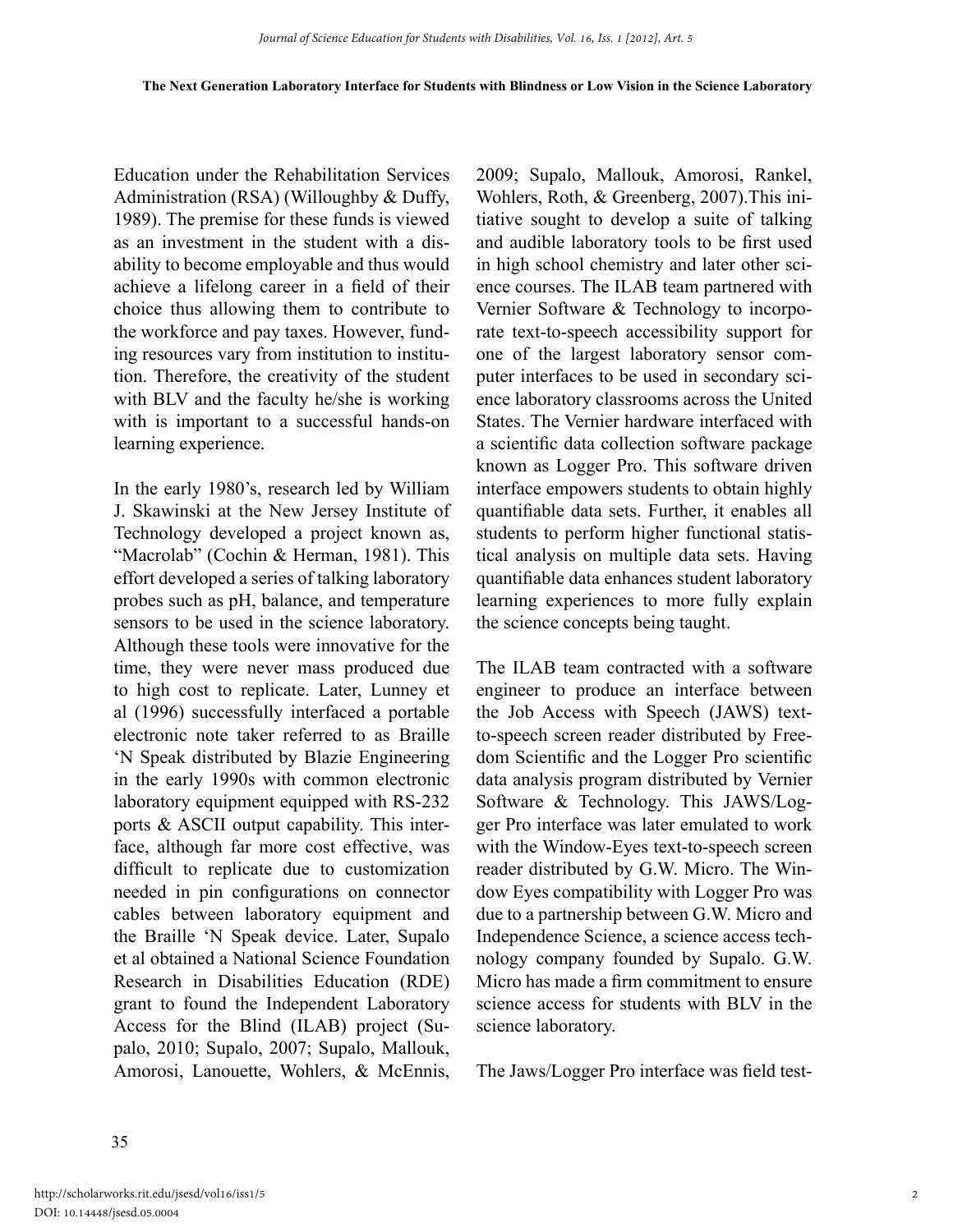ed over the six year period in fifteen schools across the United States (Supalo, Humphrey, Mallouk, Wohlers, & Carlsen, 2013). Feedback was collected from ILAB research participants and provided to software engineers to make revisions for the next academic year. Upon the conclusion of the ILAB project, no more financial support was available to maintain the JAWS/Logger Pro script files necessary. Therefore, a partnership with G.W. Micro to support and maintain a similar interface was established.

### **Vernier Software & Technology LabQuest**

In 2007, Vernier Software & Technology launched a new product known as the Lab-Quest. This handheld computer (figure 1) serves as one of the first portable scientific data collection devices. This handheld computer successfully interfaces with most of the Vernier product line of laboratory sensors. Students no longer need a laptop computer to collect and analyze scientific data. The Lab-Quest is a powerful tool in an informal science learning setting and allows students to take quantifiable data in the field. This new innovative piece of hardware is equipped with a touch screen, microphone and headphone jacks, onboard rechargeable battery, and USB, USB mini, and SD card slots for expanded data storage. Additionally, there are four analog and two digital probe ports for Vernier sensors. There is also an internal microphone and speaker. Supalo, when he first saw the LabQuest, had the idea of wanting to develop a text-to-speech screen reader for the LabQuest. This would create the first accessible portable scientific data collection device for students with BLV. In 2009, Supalo's firm Independence Science applied for and successfully obtained a National Science Foundation Small Business Innovation Research (SBIR) grant to develop an alpha version of a text-to-speech screen reader for the LabQuest (Isaacson, Supalo, & Lloyd, 2013; Supalo, Isaacson & Lombardi, 2013). An educational research study was conducted at a residential school for the blind to field test the alpha version of this software application. A large majority of students with BLV from the sample of 27 participants indicated positive feedback towards the use of text-tospeech as compared to non-talking LabQuest technologies.



*Figure 1. – Vernier Software & Technology LabQuest*

These findings led Independence Science to apply for and successfully obtain an NSF-SBIR phase II award with the intent of development of further functionality and led to commercialization of the Talking LabQuest device. In December 2011, Independence Science made the Talking LabQuest publicly available. This device was sold as a product under development. All early adopters would receive free software upgrades through the

36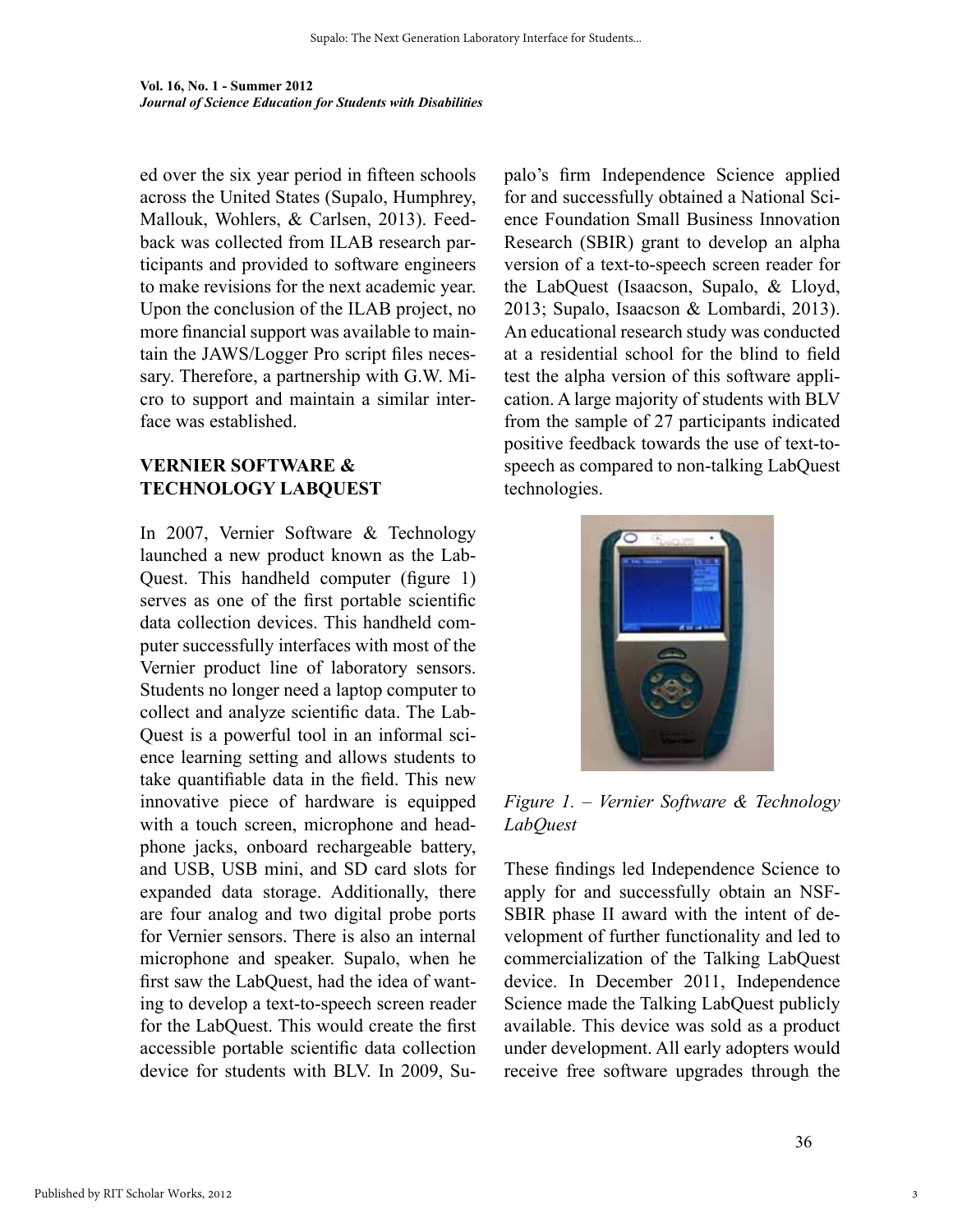end of 2013 at which time the NSF funding would conclude. Therefore, this would ensure all customers would have full benefit of the R&D efforts by Independence Science no matter when they purchased the devices.

#### **Sci-Voice Talking LabQuest**

The original LabQuest device has a series of buttons located on the top face of the device. These buttons are shown in figure 2. There are four navigation buttons shaped like arrows along with a center button that serves as the OK button. The meaning of the arrow buttons is implied to indicate up, down, left, and right screen navigation. The four corner buttons serve as a main menu button that contains a picture of a house on it. The lower left button is the file menu button. The top right button serves as the page forward button as the LabQuest contains four different pages titled, "sensor, graph, data table page, and notes page." The top left button serves as the back button between screens. These buttons allow a student with BLV to have full navigation capabilities on all dialog boxes and menus on the LabQuest device. Further, an accessibility menu was added under the preferences submenu in the control panel to give a student with BLV control over the textto-speech. These controls include, gender, speech rate, pitch, and tone. Further, localization efforts are under way to enable the Lab-Quest device to speak multiple languages. Other text-to-speech engines are being investigated for internationalization opportunities. (*see Figure 2*)

The Sci-Voice talking LabQuest also has an accessible periodic table of the elements application that can be accessed from the main menu. This talking periodic table application allows a student with BLV to navigate by means of arrow keys around the periodic table thus providing a physical geographical layout of how the elements are related from one to another between the columns and rows. Further, the OK button can be used to pull up a list box of approximately 20 facts on every element on the periodic table. These facts can range from atomic mass, atomic number, first ionization energy, electron configuration, visual appearance, discovery date, and who discovered it. There is also a talking scientific



*Figure 2. – Close View of Sci-Voice Talking LabQuest Navigation Buttons.\**

\* Image borrowed from Talking LabQuest Quick Start Guide by Independence Science.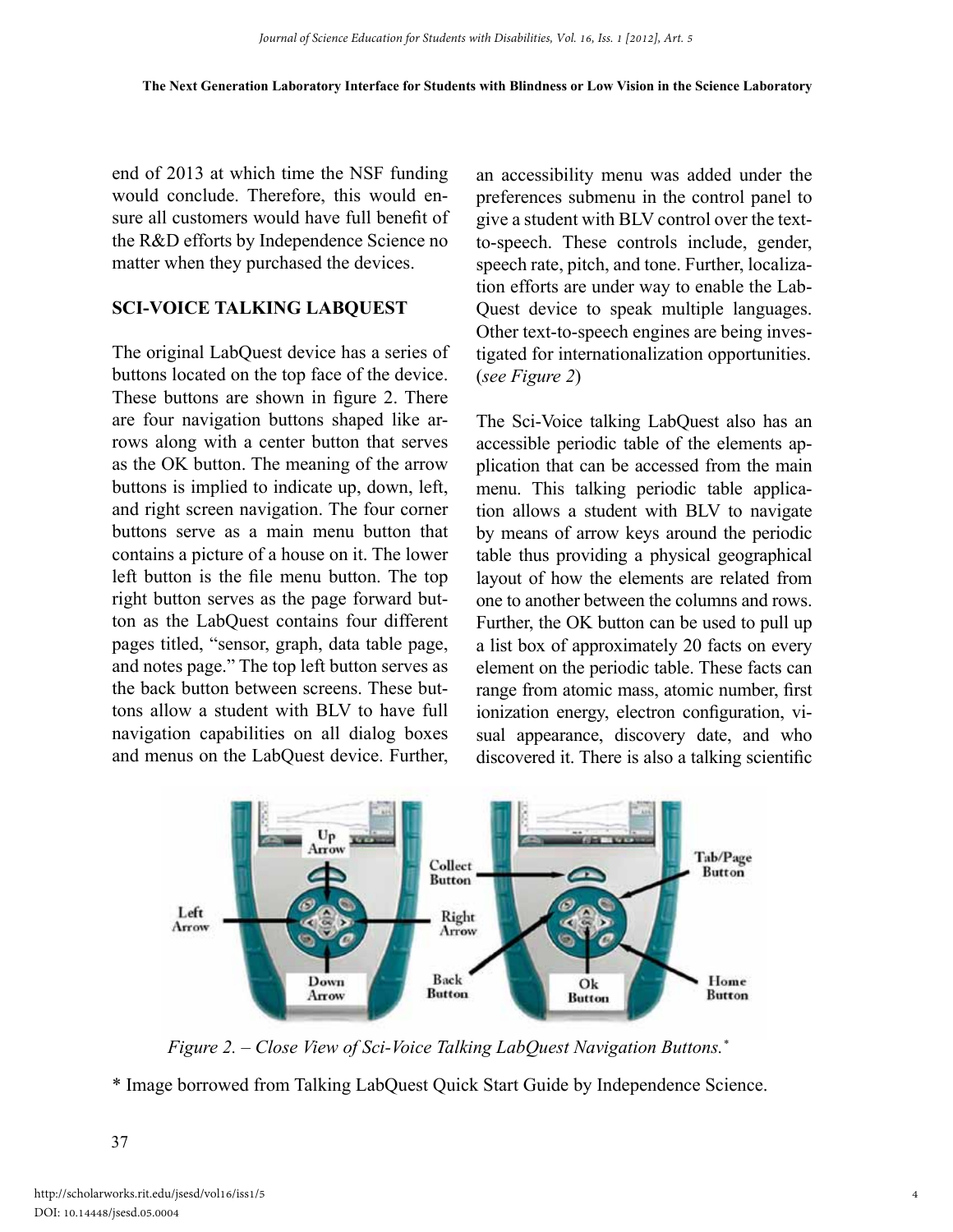calculator application found on the Sci-Voice Talking LabQuest's control panel. This feature can be utilized by students with BLV.

It is for these reasons that the Sci-Voice Talking LabQuest is one of the most useful science laboratory devices for students with BLV. Since the Sci-Voice Talking LabQuest interfaces with approximately 70 Vernier sensors from all sciences, this device is opening doors of opportunity for students with BLV and other students with print disabilities to have access to quantifiable scientific data.

The Sci-Voice Talking LabQuest promotes hands-on science learning experiences for students with BLV to consider career paths in Science, Technology, Engineering, and Mathematics (STEM). Through hands-on science learning experiences students with BLV are learning science by doing. It is this learning by doing approach further reinforced by Piaget (1970) that shows learning through participation leads to independence

in the science laboratory. It is this perceived independence in the science laboratory that encourages more students with BLV to consider career paths in STEM.

### **Acknowledgements**

The author would like to acknowledge the National Science Foundation RDE program for providing funding under award numbers HRD-RDE 0726417 and HRD-RDE 0435656 for support of the ILAB project Further, the author would like to acknowledge the NSF for financial support for SBIR award numbers 0945481 and 1127412 for support of the Sci-Voice Talking LabQuest Credit goes to Vernier Software & Technology for without its significant contributions to the ILAB and Sci-Voice Talking LabQuest projects, none of this would be possible. Additional Credit goes to G.W. Micro for their ongoing support of the Window-Eyes Logger Pro interface

## **Biographical Statements**

Cary A. Supalo [\(casupal@il](mailto:casupal%40ilstu.edu?subject=)[stu.edu](mailto:casupal%40ilstu.edu?subject=)), completed his Ph.D. in chemistry, with an emphasis in chemical education, in fall 2010 at The Pennsylvania State University. He cofounded ILAB in 2004 and managed the project for the six years of its active existence. For his dissertation, he field tested the ILAB tools in

12 mainstream high schools across the U.S. and is currently completing analyses of the data. In 2009 he founded and is president of Independence Science LLC, a business offering consulting services and assistive hardware/software to school districts, state rehabilitation agencies, colleges and universities, and students and parents. In helping students with blindness or low vision to have hands-on science learning experiences, Independence Science is continuing the work begun during the ILAB project. The Next Generation Laboratory Interface for Students with Blindness or Low Vision in the Science Laboratory

5